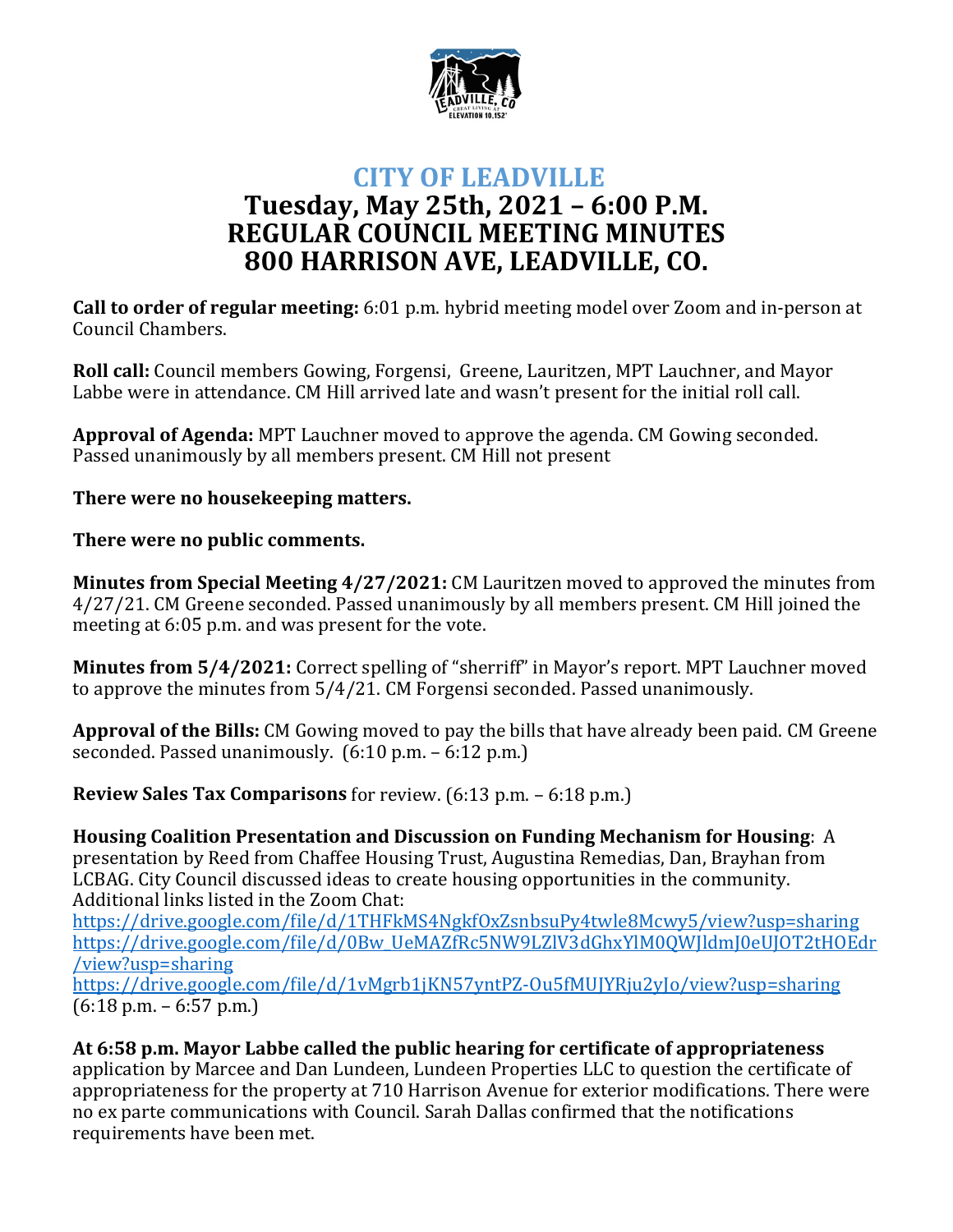

**Lundeen Certificate of Appropriateness for 710 Harrison Ave for Exterior Modifications of Golden Burro:** Presented by Dan and Marcee Lundeen.

**Public Comments:** Marla Akridge commented in favor. There were no comments in opposition. CM Gowing moved to closed the public input portion of this meeting. CM Hill seconded. Passed unanimously.

CM Gowing moved to approve the Certificate of Appropriateness for the Exterior Alteration of 710 Harrison Avenue Leadville CO 80461, based on the criteria set forth in the related COA application materials and staff report dated May 11th, 2021, the City of Leadville's municipal code, Sections 17.441 and the 2015 Leadville Comprehensive Plan, with the following conditions: To recreate, if we don't uncover, the sign underneath the standard sign, as proposed in the photograph and #2 The modification of the poles into bollards, as appropriate. MPT Lauchner seconded. Passed unanimously.

**At 7:17 p.m. Mayor Labbe opened the public hearing** before City Council for three separate conditional use permits for short-term rental units that require approval for a class 1 owner occupied licenses or a class 2 for non-owner occupied with 3 or more. No one on City Council has had ex parte communication with any of the applicants.

**120 West 4th Street Conditional Use Permit Hearing for Short Term Rental:** Presented by Richard and Rebecca Nooft, a class 1 owner occupied. There was no public comment in favor or opposition to this application. CM Gowing moved to close the public input portion of the meeting. MPT Lauchner seconded. Passed unanimously.

CM Hill moved to approve the Conditional Use Permit for Richard and Rebecca Nooft for use of licensing five short term rental license units at 120 West 4th Street Leadville CO 80461 based on the criteria set forth in the staff report dated May 20th 2021, the City of Leadville's municipal code, Sections 17.52.040, 5.12.090, and the 2015 Leadville Comprehensive Plan and the specifications as discussed and determined by the short-term rental conditional use short term rental checklist. With the condition that the applicant will adhere to all parking permit programs implemented in the future and finally that it will sunset with the applicant and not the land. MPT Lauchner seconded. Passed unanimously.

**500 West 6th Street Conditional Use Permit Hearing for Short Term Rental:** Presented by Nasim Tannous; class 2 non-owner occupied. There was no public comment in favor or opposition to this application. MPT Lauchner moved to close the public input portion of this meeting. CM Hill seconded. Passed unanimously.

MPT Lauchner moved to approve the Conditional Use Permit for the 500 W 6th LLC for use of licensing three short term rental license units at 500 West 6th Street Leadville CO 80461 based on the criteria set forth in the staff report dated May 20th 2021, the City of Leadville's municipal code, Sections 17.52.040, 5.12.090, and the 2015 Leadville Comprehensive Plan and the specifications as discussed and determined by the short-term rental conditional use short term rental checklist. With the condition that this permit sunsets with the property owner and not the land. CM Forgensi seconded. Passed unanimously.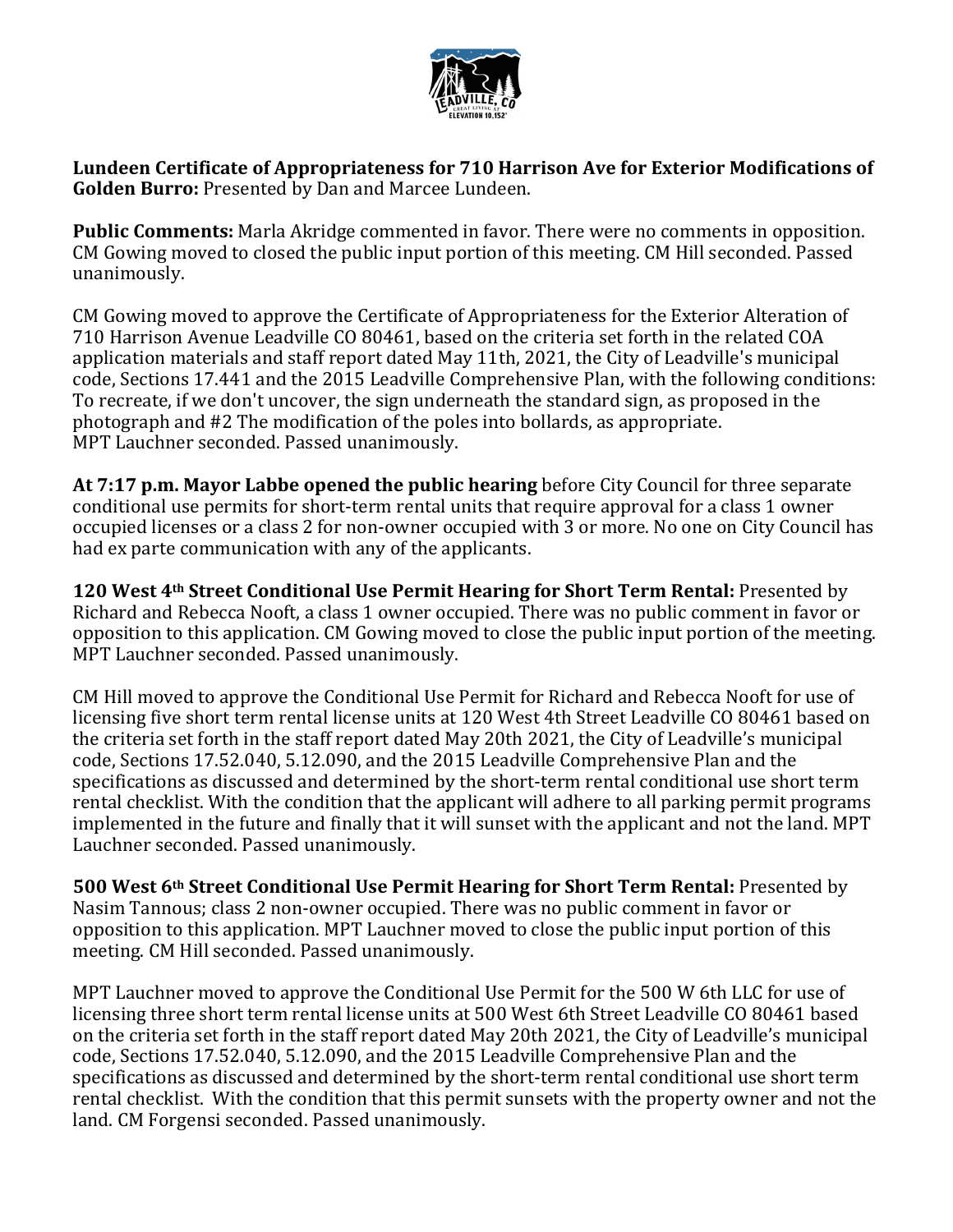

**212 East 9th Street Conditional Use Permit Hearing for Short Term Rental:** Presented by Mary Jo Martin; class 2 non-owner occupied. There was no public comment in favor or opposition to this application. CM Gowing moved to close the public input portion of this meeting. CM Lauritzen seconded. Passed unanimously.

CM Forgensi moved to approve the Conditional Use Permit for Martin House, LLC for use of licensing four short term rental license units at 212 East 9th Street Leadville CO 80461 based on the criteria set forth in the staff report dated May 20th 2021, the City of Leadville's municipal code, Sections 17.52.040, 5.12.090, and the 2015 Leadville Comprehensive Plan and the specifications as discussed and determined by the short-term rental conditional use short term rental checklist. With the conditions that if a parking permit policy is implemented, they will adhere to it, and finally that the conditional use permit will sunset with the property owner and not the land. CM Hill seconded. Mayor Labbe, CM Gowing, and CM Greene voted against the motion. CM Lauritzen, MPT Lauchner, CM Forgensi and CM Hill voted in favor of the motion. Motioned passed 4 to 3.

**At 8:15 p.m. Mayor Labbe closed the public hearing** of the conditional use permits.

**Special Event Permit – Lemonade Stand in front of the Court House:** Presented by Layla Horning and Chloe King.

CM Greene moved to approve Temporary Use Permit for Layla Horning, Chloe King and Kelly Horning to have a lemonade stand in front of the Lake County Court House from June 1st through September 1st, 2021. CM Hill seconded. Passed unanimously.

**Resolution 10, Series 2021 Liquor Licensing Fee Schedule:** Presented by Diane Smith, Deputy City Clerk.

CM Greene moved to adopt Resolution 10, Series 2021, a resolution amending the City's fee schedule to include updated liquor licensing fees. MPT Lauchner seconded. Passed unanimously.

## **Resolution 11, Series 2021 Approving a Construction Contract with CMH Civil LLC for Construction and Installation of Sidewalks:** Presented by Sarah Dallas, Administrative Services Manager.

MPT Lauchner moved to approve Resolution 11, series 2021 approving the contract with CMH Civil LLC for construction and installation of sidewalks. From 9th-12th street as approved with permits from CDOT and in coordination with the Leadville Street Dept for demolition and removal of asphalt and with the local CDOT for partnership for traffic control. CM Greene seconded. Passed unanimously.

**Administrative staff update** on changes to the approved Lake County High School Motorcade.

**Discussion** regarding solar lighting for downtown street lights.

**Public meetings planner:** City Council added Special Meetings on June 22nd, 2021 at 6:00 p.m., on July 27th, 2021 at 6:00 p.m. and August 24th, 2021 at p.m. Council will meet in-person starting June 1st, 2021 at 6:00 p.m.

Staff will look into options to solve the Zoom audio problems.